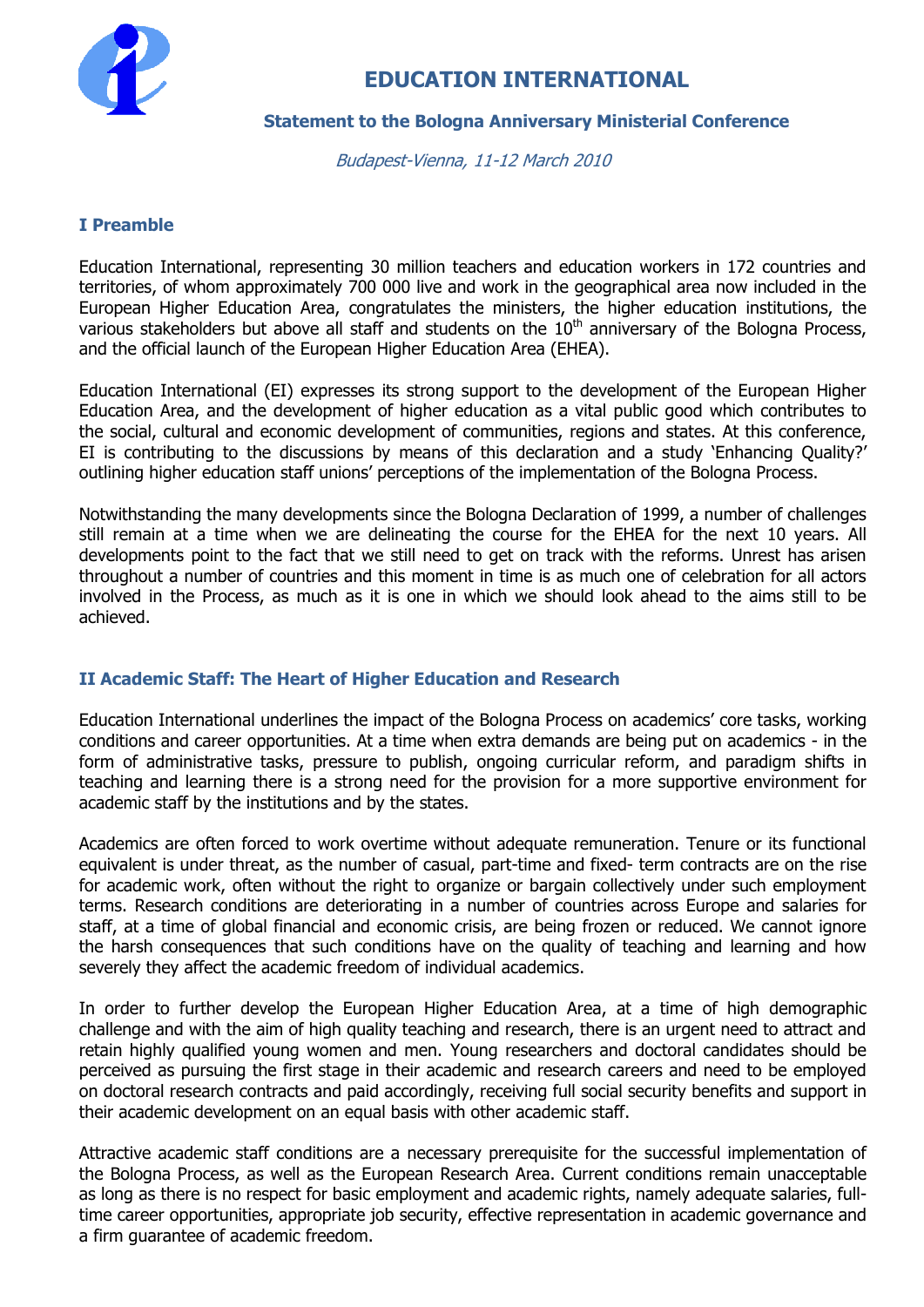#### **III Involvement of Academics at All Levels – institutional, national and European**

Education International stresses that it is essential for the ownership and success of the reform process to include academic staff as key players in the implementation of the Bologna Process at all levels. Academic staff and their unions must not be perceived only as social partners, but also as professional associations representing the very persons on whom the practical implementation of the Bologna Process relies on a daily basis. EI notes, with great concern, that there are numerous examples of the lack of involvement of higher education staff unions at the institutional and national levels. In turn, this comes at a time when institutional governance structures increasingly involve more externals - e.g. company managers, industry representatives - threatening collegial governance. This has a negative impact on academic freedom for individual academics and thus on the creation of knowledge and the development of science for the benefit of all the higher education community and society at large.

Quality Assurance represents a key area in which there is a lack of involvement of academics at all levels – institutional, national and European – particularly in terms of design and decision-making related to quality assurance processes. In order to ensure fitness-for-purpose of all types of quality assurance systems, academic staff must be fully engaged in the design of quality assurance procedures within their institutions, within national quality assurance agencies and accepted fully in European processes, alongside representatives of higher education institutions and students.

## **IV The Funding Crisis in Higher Education**

Education International emphasizes the need for sustainable public financing of higher education at a time of global financial and economic crisis, which has developed into a severe social crisis. While some governments have invested more in higher education in a view to boost skills and employment opportunities, a large number of national governments are yet to recognise that higher education and research are necessary components for the successful development of societies and economies in the future.

Education International stresses that while funding shortages compromise quality of, and access to, higher education and research, current solutions which are being devised leading more to privatisation and public-private partnerships in higher education are equally risky. As this trend continues, EI finds, in its 2009 report to CEART<sup>1</sup> that while autonomy for higher education institutions increases in order to accommodate such new arrangements, the individual and collegial academic freedom becomes increasingly restricted. EI stresses that independent fundamental research needs to continue receiving appropriate financial support and the integrity and independence of all academic research must not be endangered, with a clear purpose of wide dissemination and sharing of knowledge for a wider public benefit.

Education International expresses its concerns over the widespread introduction of tuition fees throughout Europe, categorically opposing high fee regimes, which negatively impact the access to higher education and burden young people with debt while conditioning their choice of studies. The Bologna Process calls for better access to higher education for all students in any part of the EHEA in which they choose to study, which must be matched with corresponding public investment in higher education for an improved social dimension in all three cycles of higher education.

#### **V Mobility as the underlying force of the Bologna Process**

-

Education International reiterates its support to mobility as a crucial component for the professional and personal development of academics and students. Mobility remains the driving force of the Bologna Process and the underlying notion on which the EHEA was envisaged. As such, it requires special

<sup>1</sup> Joint ILO/UNESCO Committee of Experts on the Application of the Recommendations concerning Teaching Personnel